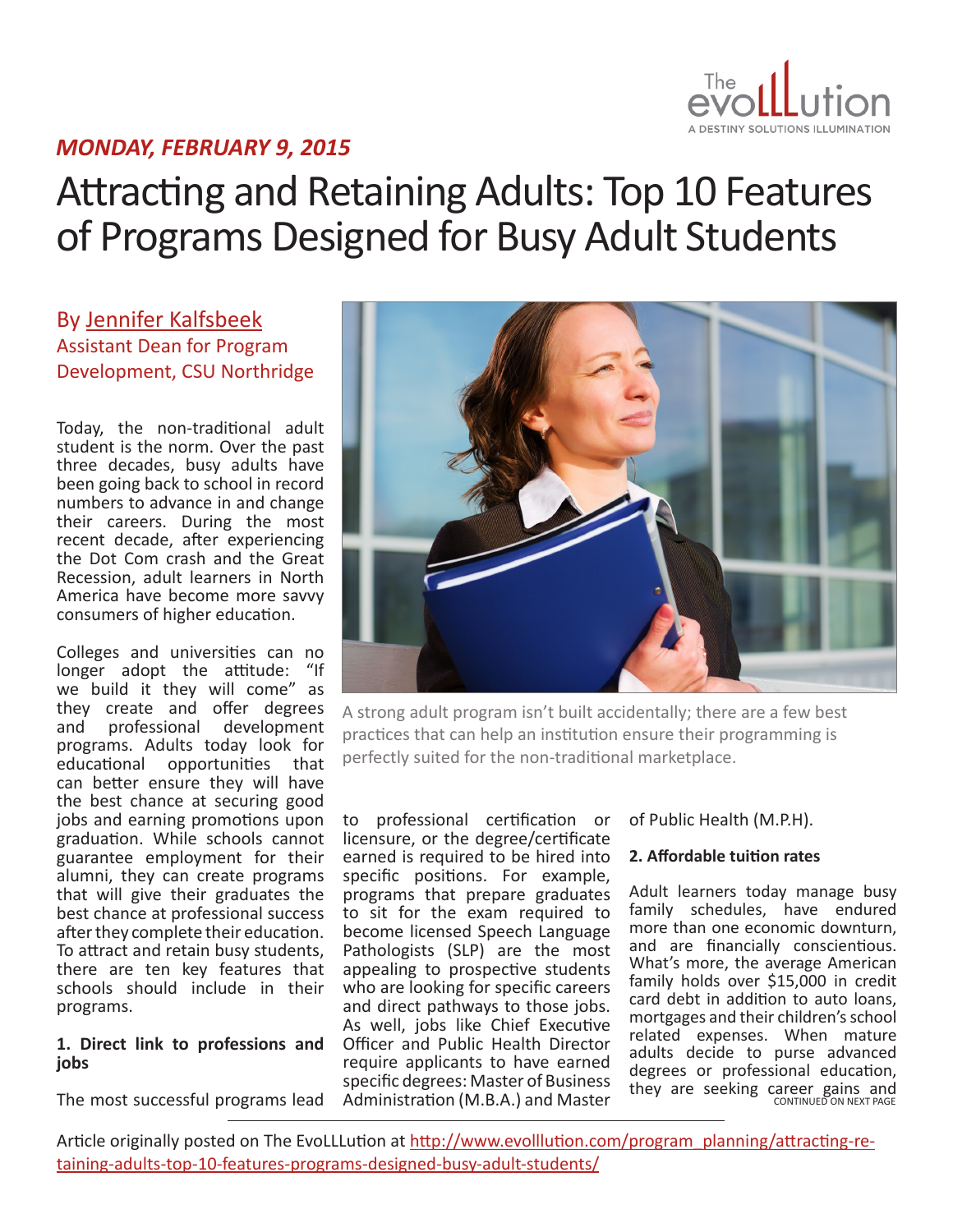## Attracting and Retaining Adults: Top 10 Features of Programs Designed for Busy Adult Students

CONTINUED FROM LAST PAGE

future economic freedom, not insurmountable debt. Colleges and universities can respond to pricesensitive adult applicants by creating cost structures that capitalize on competitive admissions, moderate class sizes, and learning strategies that promote high retention rates.

#### **3. Accelerated and paced for busy adults**

One of the first questions prospective adult learners ask when they inquire about a program is: "How soon can I graduate?" These pragmatic students want to see the light at the end of the tunnel at the time of application. On the flip side, they also ask: "Can I really succeed while also working and caring for my family?" Colleges and universities must create programs that can be completed quickly but that also are delivered in such a way that students can succeed in all of their endeavors—without sacrificing quality and rigor.

#### **4. Pre-set schedules and program** plans

Busy adult learners are not the only people experiencing their education. The employers and family members of these students support and are affected by adults going back to school. University programs that recognize the need to respect the scheduling constraints of their learners will create programs with:

1) Established dates and times for all classes so they can plan with family and employers.

2) Breaks during major holidays to respect personal and family time,

and 3) Guaranteed class offerings and teach-outs if the program is discontinued or enrollment is lower than expected.

#### **5. Flexible yet structured**

Defined schedules and purposeful instructional strategies and policies can make or break the success of a program that enrolls adults. Academic rigor should never be compromised when programs are created and curricula delivered. To maintain quality while also creating an environment conducive to learning for busy adults, programs need to be clearly planned in advance, with structured assignment schedules, and program staff and faculty must be prepared to appropriately work with adult students who experience work and family issues that occasionally compete with their school expectations.

#### **6. Cohorted programs with guaranteed access to classes**

Cohorting programs for busy adult learners, and guaranteeing access to courses for on-time graduation, is a win-win for schools and their students. Cohorts create immediate opportunities for peer engagement and community building. Retention is correlated with how connected students feel to their college, professors, and fellow learners. As well, because well-planned cohorts increase retention, universities can plan for smaller class sizes and lower tuition rates. What's more, this is even more possible when adult applicants are assured they will get their needed classes and thus graduate on time.

**7. Networking opportunities with future colleagues**



We meet future colleagues in college. Applicants who apply to the same program possess common career aspirations, life experiences and values. Adult learners returning to school typically work in their field of intended study or a related field, and career-switchers are interested in moving into the field of student peers. Established, professional programs tend to employ faculty-practitioners. Thus, online and residential programs that foster intentional and relevant opportunities for professional networking with peers and practicing instructors are the most attractive to midcareer learners and the most likely to be touted by grads after graduation.

#### **8. Individualized student services**

Students have many choices to advance their careers through higher education. In the academic life of a student, recruiters and professors come and go, but advisors should remain consistent throughout a<br>learner's program experience. program experience. Busy adult learners will stay the course if they have a designated advisor to contact when in crisis and to talk with when confused or overwhelmed. When adult learners are accompanied through a program, from application to graduation, by designated staff members who get to know them and their needs, they are more likely to make it to graduation.

#### **9. Prestige**

The academic quality and prestige of a program, its faculty, and the institution as a whole are essential to recruiting and retaining students. CONTINUED ON NEXT PAGE

The EvoLLLution is an online newspaper dedicated to non-traditional higher education. It is the brainchild of [Destiny Solutions](http://www.destinysolutions.com), a company that creates software for universities and colleges to help them successfully attract, manage and maintain their non-traditional students.